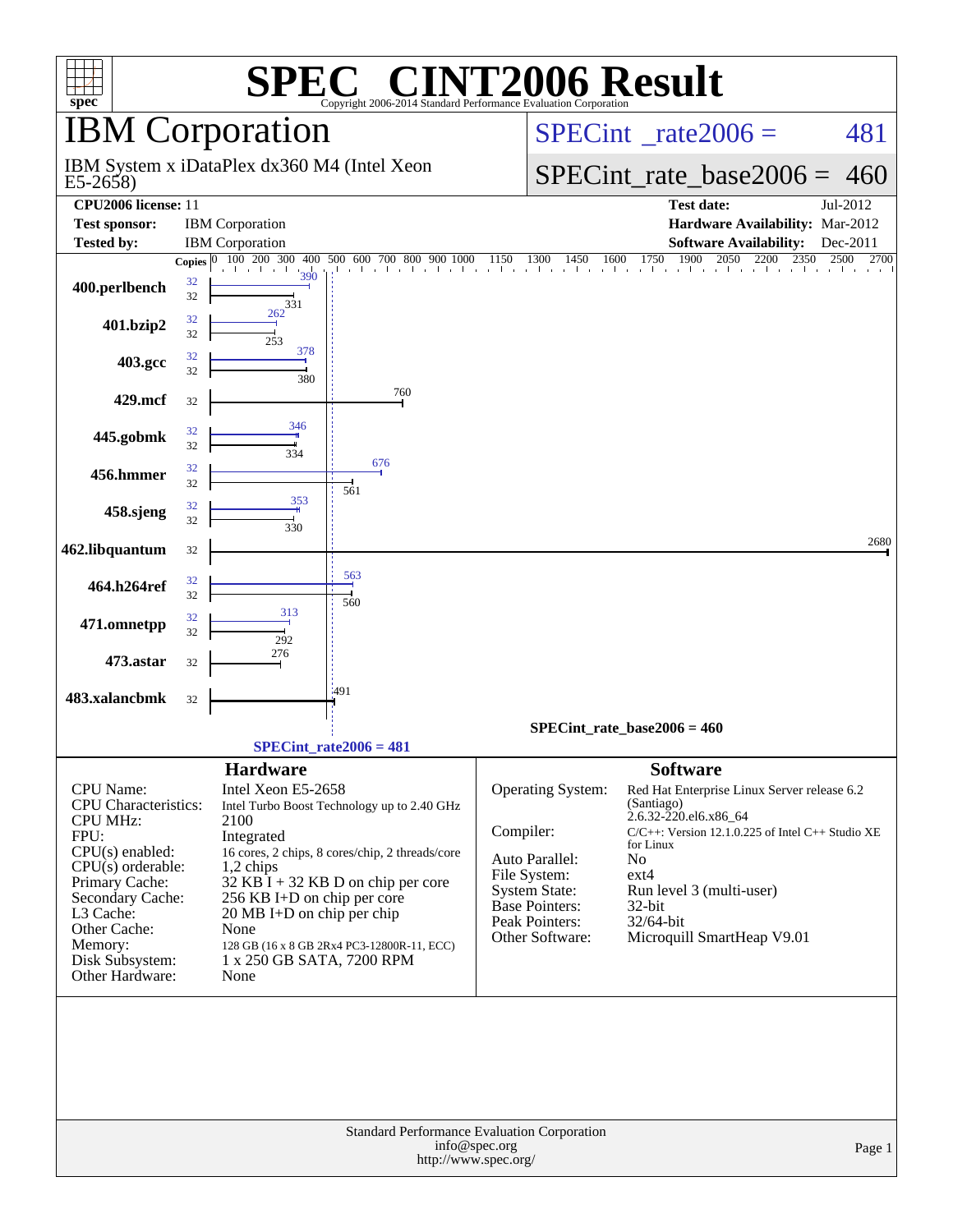

# IBM Corporation

IBM System x iDataPlex dx360 M4 (Intel Xeon

SPECint rate $2006 = 481$ 

# [SPECint\\_rate\\_base2006 =](http://www.spec.org/auto/cpu2006/Docs/result-fields.html#SPECintratebase2006) 460

E5-2658)

**[CPU2006 license:](http://www.spec.org/auto/cpu2006/Docs/result-fields.html#CPU2006license)** 11 **[Test date:](http://www.spec.org/auto/cpu2006/Docs/result-fields.html#Testdate)** Jul-2012 **[Test sponsor:](http://www.spec.org/auto/cpu2006/Docs/result-fields.html#Testsponsor)** IBM Corporation **[Hardware Availability:](http://www.spec.org/auto/cpu2006/Docs/result-fields.html#HardwareAvailability)** Mar-2012 **[Tested by:](http://www.spec.org/auto/cpu2006/Docs/result-fields.html#Testedby)** IBM Corporation **[Software Availability:](http://www.spec.org/auto/cpu2006/Docs/result-fields.html#SoftwareAvailability)** Dec-2011

#### **[Results Table](http://www.spec.org/auto/cpu2006/Docs/result-fields.html#ResultsTable)**

|                                                                                                          | <b>Base</b>   |                |              |                |                 |                |            | <b>Peak</b>   |                |              |                |              |                |              |
|----------------------------------------------------------------------------------------------------------|---------------|----------------|--------------|----------------|-----------------|----------------|------------|---------------|----------------|--------------|----------------|--------------|----------------|--------------|
| <b>Benchmark</b>                                                                                         | <b>Copies</b> | <b>Seconds</b> | <b>Ratio</b> | <b>Seconds</b> | Ratio           | <b>Seconds</b> | Ratio      | <b>Copies</b> | <b>Seconds</b> | <b>Ratio</b> | <b>Seconds</b> | <b>Ratio</b> | <b>Seconds</b> | <b>Ratio</b> |
| 400.perlbench                                                                                            | 32            | 949            | 329          | 945            | 331             | 946            | 331        | 32            | 798            | 392          | 802            | 390          | 802            | 390          |
| 401.bzip2                                                                                                | 32            | 1219           | 253          | 1220           | 253             | 1220           | 253        | 32            | 1179           | 262          | 1178           | 262          | 1180           | 262          |
| $403.\mathrm{gcc}$                                                                                       | 32            | 678            | 380          | 678            | 380             | 684            | 377        | 32            | 682            | 378          | 685            | 376          | 681            | 378          |
| $429$ .mcf                                                                                               | 32            | 385            | 759          | 384            | 760             | 384            | 760I       | 32            | 385            | 759          | 384            | 760          | 384            | 760          |
| $445$ .gobm $k$                                                                                          | 32            | 1006           | 334          | 1010           | 332             | 986            | 340l       | 32            | 964            | 348          | 987            | 340          | 970            | 346          |
| 456.hmmer                                                                                                | 32            | 532            | 561          | 533            | 560             | 529            | 565        | 32            | 444            | 673          | 442            | 676          | 442            | 676          |
| $458$ .sjeng                                                                                             | 32            | 1175           | 330          | 1171           | 331             | 1172           | <b>330</b> | 32            | 1096           | 353          | 1128           | 343          | 1095           | 354          |
| 462.libquantum                                                                                           | 32            | 247            | 2680         | 247            | 2680            | 248            | 2680       | 32            | 247            | 2680         | 247            | 2680         | 248            | 2680         |
| 464.h264ref                                                                                              | 32            | 1265           | 560          | 1275           | 555             | 1265           | <b>560</b> | 32            | 1256           | 564          | 1258           | 563          | 1258           | 563          |
| 471.omnetpp                                                                                              | 32            | 685            | 292          | 685            | 292             | 685            | 292        | 32            | 642            | 311          | 639            | 313          | 639            | 313          |
| $473$ . astar                                                                                            | 32            | 813            | 276          | 814            | 27 <sub>6</sub> | 811            | 277        | 32            | 813            | 276          | 814            | 276          | 811            | 277          |
| 483.xalancbmk                                                                                            | 32            | 452            | 488          | 450            | 491             | 449            | 491        | 32            | 452            | 488          | 450            | 491          | 449            | 491          |
| Results appear in the order in which they were run. Bold underlined text indicates a median measurement. |               |                |              |                |                 |                |            |               |                |              |                |              |                |              |

#### **[Submit Notes](http://www.spec.org/auto/cpu2006/Docs/result-fields.html#SubmitNotes)**

 The numactl mechanism was used to bind copies to processors. The config file option 'submit' was used to generate numactl commands to bind each copy to a specific processor. For details, please see the config file.

#### **[Operating System Notes](http://www.spec.org/auto/cpu2006/Docs/result-fields.html#OperatingSystemNotes)**

 Stack size set to unlimited using "ulimit -s unlimited" Zone reclaim mode enabled with: echo 1 > /proc/sys/vm/zone\_reclaim\_mode

#### **[Platform Notes](http://www.spec.org/auto/cpu2006/Docs/result-fields.html#PlatformNotes)**

Standard Performance Evaluation Corporation BIOS Settings: Operating Mode set to Maximum Performance Sysinfo program /root/SPECcpu-v1.2/Docs/sysinfo \$Rev: 6775 \$ \$Date:: 2011-08-16 #\$ 8787f7622badcf24e01c368b1db4377c running on tianden Mon Jul 9 14:49:15 2012 This section contains SUT (System Under Test) info as seen by some common utilities. To remove or add to this section, see: <http://www.spec.org/cpu2006/Docs/config.html#sysinfo> From /proc/cpuinfo model name : Intel(R) Xeon(R) CPU E5-2658 0 @ 2.10GHz 2 "physical id"s (chips) 32 "processors" cores, siblings (Caution: counting these is hw and system dependent. The Continued on next page

[info@spec.org](mailto:info@spec.org) <http://www.spec.org/>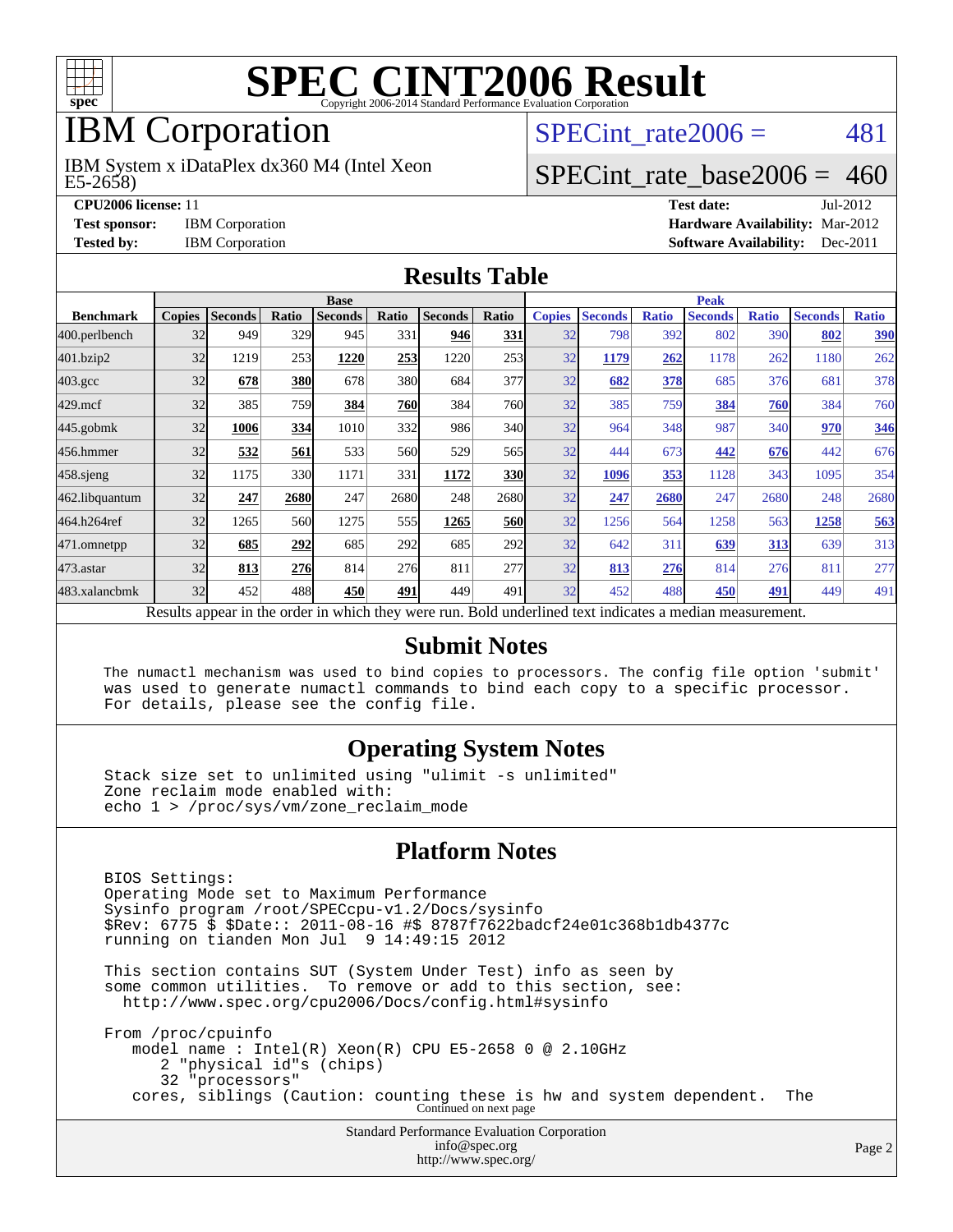

IBM Corporation

E5-2658) IBM System x iDataPlex dx360 M4 (Intel Xeon SPECint rate $2006 = 481$ 

[SPECint\\_rate\\_base2006 =](http://www.spec.org/auto/cpu2006/Docs/result-fields.html#SPECintratebase2006)  $460$ 

**[Tested by:](http://www.spec.org/auto/cpu2006/Docs/result-fields.html#Testedby)** IBM Corporation **IBM** Corporation **[Software Availability:](http://www.spec.org/auto/cpu2006/Docs/result-fields.html#SoftwareAvailability)** Dec-2011

**[CPU2006 license:](http://www.spec.org/auto/cpu2006/Docs/result-fields.html#CPU2006license)** 11 **[Test date:](http://www.spec.org/auto/cpu2006/Docs/result-fields.html#Testdate)** Jul-2012 **[Test sponsor:](http://www.spec.org/auto/cpu2006/Docs/result-fields.html#Testsponsor)** IBM Corporation **[Hardware Availability:](http://www.spec.org/auto/cpu2006/Docs/result-fields.html#HardwareAvailability)** Mar-2012

#### **[Platform Notes \(Continued\)](http://www.spec.org/auto/cpu2006/Docs/result-fields.html#PlatformNotes)**

 following excerpts from /proc/cpuinfo might not be reliable. Use with caution.) cpu cores : 8 siblings : 16 physical 0: cores 0 1 2 3 4 5 6 7 physical 1: cores 0 1 2 3 4 5 6 7 cache size : 20480 KB From /proc/meminfo MemTotal: 132093704 kB HugePages\_Total: 0 Hugepagesize: 2048 kB /usr/bin/lsb\_release -d Red Hat Enterprise Linux Server release 6.2 (Santiago) From /etc/\*release\* /etc/\*version\* redhat-release: Red Hat Enterprise Linux Server release 6.2 (Santiago) system-release: Red Hat Enterprise Linux Server release 6.2 (Santiago) system-release-cpe: cpe:/o:redhat:enterprise\_linux:6server:ga:server uname -a: Linux tianden 2.6.32-220.el6.x86\_64 #1 SMP Wed Nov 9 08:03:13 EST 2011 x86\_64 x86\_64 x86\_64 GNU/Linux run-level 3 Jul 9 14:44 SPEC is set to: /root/SPECcpu-v1.2<br>Filesystem Type Size Use Filesystem Type Size Used Avail Use% Mounted on /dev/mapper/vg\_tianden-lv\_root ext4 145G 61G 78G 44% /

(End of data from sysinfo program)

#### **[General Notes](http://www.spec.org/auto/cpu2006/Docs/result-fields.html#GeneralNotes)**

Environment variables set by runspec before the start of the run: LD\_LIBRARY\_PATH = "/root/SPECcpu-v1.2/libs/32:/root/SPECcpu-v1.2/libs/64" Binaries compiled on a system with 1x Core i7-860 CPU + 8GB memory using RHEL5.5 Transparent Huge Pages enabled with: echo always > /sys/kernel/mm/redhat\_transparent\_hugepage/enabled Filesystem page cache cleared with:<br>echo 1> /proc/sys/vm/drop cac /proc/sys/vm/drop\_caches runspec command invoked through numactl i.e.: numactl --interleave=all runspec <etc>

> Standard Performance Evaluation Corporation [info@spec.org](mailto:info@spec.org) <http://www.spec.org/>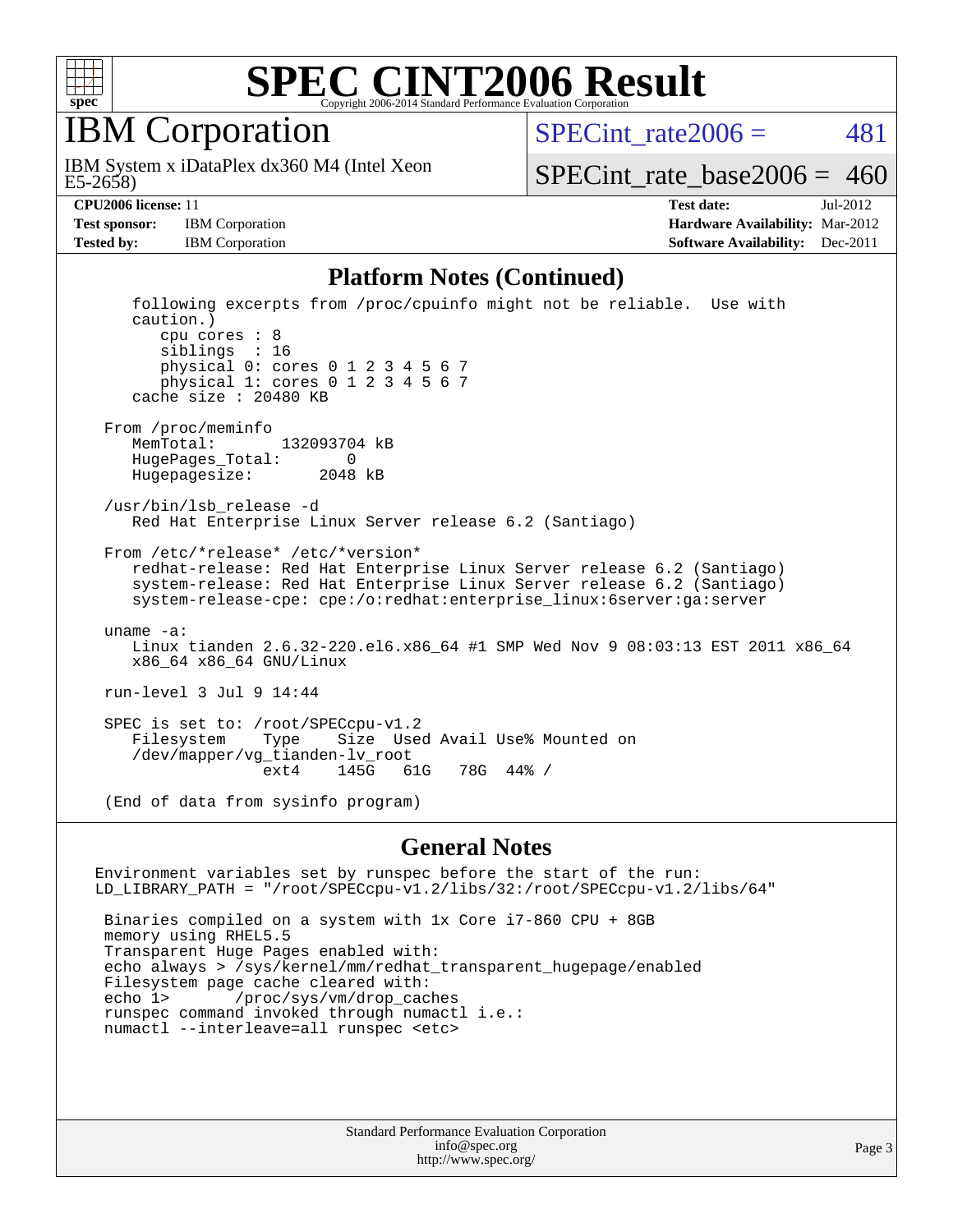

# IBM Corporation

E5-2658) IBM System x iDataPlex dx360 M4 (Intel Xeon

**[Test sponsor:](http://www.spec.org/auto/cpu2006/Docs/result-fields.html#Testsponsor)** IBM Corporation **[Hardware Availability:](http://www.spec.org/auto/cpu2006/Docs/result-fields.html#HardwareAvailability)** Mar-2012

SPECint rate $2006 = 481$ 

[SPECint\\_rate\\_base2006 =](http://www.spec.org/auto/cpu2006/Docs/result-fields.html#SPECintratebase2006) 460

**[CPU2006 license:](http://www.spec.org/auto/cpu2006/Docs/result-fields.html#CPU2006license)** 11 **[Test date:](http://www.spec.org/auto/cpu2006/Docs/result-fields.html#Testdate)** Jul-2012 **[Tested by:](http://www.spec.org/auto/cpu2006/Docs/result-fields.html#Testedby)** IBM Corporation **[Software Availability:](http://www.spec.org/auto/cpu2006/Docs/result-fields.html#SoftwareAvailability)** Dec-2011

### **[Base Compiler Invocation](http://www.spec.org/auto/cpu2006/Docs/result-fields.html#BaseCompilerInvocation)**

[C benchmarks](http://www.spec.org/auto/cpu2006/Docs/result-fields.html#Cbenchmarks):  $\text{icc}$   $-\text{m32}$ 

[C++ benchmarks:](http://www.spec.org/auto/cpu2006/Docs/result-fields.html#CXXbenchmarks) [icpc -m32](http://www.spec.org/cpu2006/results/res2012q3/cpu2006-20120725-23832.flags.html#user_CXXbase_intel_icpc_4e5a5ef1a53fd332b3c49e69c3330699)

### **[Base Portability Flags](http://www.spec.org/auto/cpu2006/Docs/result-fields.html#BasePortabilityFlags)**

 400.perlbench: [-DSPEC\\_CPU\\_LINUX\\_IA32](http://www.spec.org/cpu2006/results/res2012q3/cpu2006-20120725-23832.flags.html#b400.perlbench_baseCPORTABILITY_DSPEC_CPU_LINUX_IA32) 462.libquantum: [-DSPEC\\_CPU\\_LINUX](http://www.spec.org/cpu2006/results/res2012q3/cpu2006-20120725-23832.flags.html#b462.libquantum_baseCPORTABILITY_DSPEC_CPU_LINUX) 483.xalancbmk: [-DSPEC\\_CPU\\_LINUX](http://www.spec.org/cpu2006/results/res2012q3/cpu2006-20120725-23832.flags.html#b483.xalancbmk_baseCXXPORTABILITY_DSPEC_CPU_LINUX)

### **[Base Optimization Flags](http://www.spec.org/auto/cpu2006/Docs/result-fields.html#BaseOptimizationFlags)**

[C benchmarks](http://www.spec.org/auto/cpu2006/Docs/result-fields.html#Cbenchmarks):

[-xSSE4.2](http://www.spec.org/cpu2006/results/res2012q3/cpu2006-20120725-23832.flags.html#user_CCbase_f-xSSE42_f91528193cf0b216347adb8b939d4107) [-ipo](http://www.spec.org/cpu2006/results/res2012q3/cpu2006-20120725-23832.flags.html#user_CCbase_f-ipo) [-O3](http://www.spec.org/cpu2006/results/res2012q3/cpu2006-20120725-23832.flags.html#user_CCbase_f-O3) [-no-prec-div](http://www.spec.org/cpu2006/results/res2012q3/cpu2006-20120725-23832.flags.html#user_CCbase_f-no-prec-div) [-opt-prefetch](http://www.spec.org/cpu2006/results/res2012q3/cpu2006-20120725-23832.flags.html#user_CCbase_f-opt-prefetch) [-opt-mem-layout-trans=3](http://www.spec.org/cpu2006/results/res2012q3/cpu2006-20120725-23832.flags.html#user_CCbase_f-opt-mem-layout-trans_a7b82ad4bd7abf52556d4961a2ae94d5)

[C++ benchmarks:](http://www.spec.org/auto/cpu2006/Docs/result-fields.html#CXXbenchmarks)

[-xSSE4.2](http://www.spec.org/cpu2006/results/res2012q3/cpu2006-20120725-23832.flags.html#user_CXXbase_f-xSSE42_f91528193cf0b216347adb8b939d4107) [-ipo](http://www.spec.org/cpu2006/results/res2012q3/cpu2006-20120725-23832.flags.html#user_CXXbase_f-ipo) [-O3](http://www.spec.org/cpu2006/results/res2012q3/cpu2006-20120725-23832.flags.html#user_CXXbase_f-O3) [-no-prec-div](http://www.spec.org/cpu2006/results/res2012q3/cpu2006-20120725-23832.flags.html#user_CXXbase_f-no-prec-div) [-opt-prefetch](http://www.spec.org/cpu2006/results/res2012q3/cpu2006-20120725-23832.flags.html#user_CXXbase_f-opt-prefetch) [-opt-mem-layout-trans=3](http://www.spec.org/cpu2006/results/res2012q3/cpu2006-20120725-23832.flags.html#user_CXXbase_f-opt-mem-layout-trans_a7b82ad4bd7abf52556d4961a2ae94d5) [-Wl,-z,muldefs](http://www.spec.org/cpu2006/results/res2012q3/cpu2006-20120725-23832.flags.html#user_CXXbase_link_force_multiple1_74079c344b956b9658436fd1b6dd3a8a) [-L/smartheap -lsmartheap](http://www.spec.org/cpu2006/results/res2012q3/cpu2006-20120725-23832.flags.html#user_CXXbase_SmartHeap_7c9e394a5779e1a7fec7c221e123830c)

#### **[Base Other Flags](http://www.spec.org/auto/cpu2006/Docs/result-fields.html#BaseOtherFlags)**

[C benchmarks](http://www.spec.org/auto/cpu2006/Docs/result-fields.html#Cbenchmarks):

403.gcc: [-Dalloca=\\_alloca](http://www.spec.org/cpu2006/results/res2012q3/cpu2006-20120725-23832.flags.html#b403.gcc_baseEXTRA_CFLAGS_Dalloca_be3056838c12de2578596ca5467af7f3)

### **[Peak Compiler Invocation](http://www.spec.org/auto/cpu2006/Docs/result-fields.html#PeakCompilerInvocation)**

[C benchmarks \(except as noted below\)](http://www.spec.org/auto/cpu2006/Docs/result-fields.html#Cbenchmarksexceptasnotedbelow): [icc -m32](http://www.spec.org/cpu2006/results/res2012q3/cpu2006-20120725-23832.flags.html#user_CCpeak_intel_icc_5ff4a39e364c98233615fdd38438c6f2) 400.perlbench: [icc -m64](http://www.spec.org/cpu2006/results/res2012q3/cpu2006-20120725-23832.flags.html#user_peakCCLD400_perlbench_intel_icc_64bit_bda6cc9af1fdbb0edc3795bac97ada53) 401.bzip2: [icc -m64](http://www.spec.org/cpu2006/results/res2012q3/cpu2006-20120725-23832.flags.html#user_peakCCLD401_bzip2_intel_icc_64bit_bda6cc9af1fdbb0edc3795bac97ada53)

456.hmmer: [icc -m64](http://www.spec.org/cpu2006/results/res2012q3/cpu2006-20120725-23832.flags.html#user_peakCCLD456_hmmer_intel_icc_64bit_bda6cc9af1fdbb0edc3795bac97ada53)

458.sjeng: [icc -m64](http://www.spec.org/cpu2006/results/res2012q3/cpu2006-20120725-23832.flags.html#user_peakCCLD458_sjeng_intel_icc_64bit_bda6cc9af1fdbb0edc3795bac97ada53)

```
C++ benchmarks: 
icpc -m32
```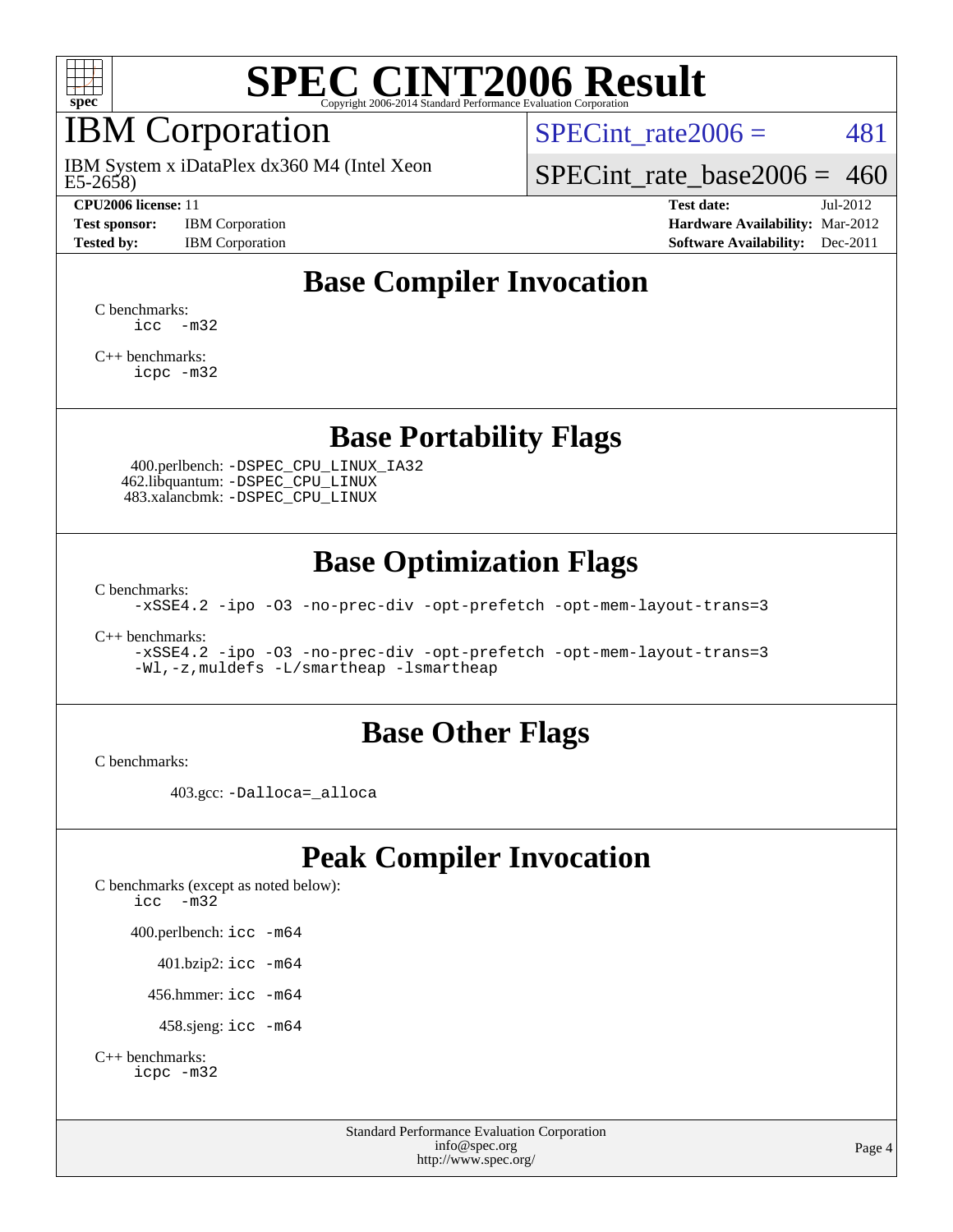

## IBM Corporation

E5-2658) IBM System x iDataPlex dx360 M4 (Intel Xeon SPECint rate $2006 = 481$ 

SPECint rate base2006 =  $460$ 

**[CPU2006 license:](http://www.spec.org/auto/cpu2006/Docs/result-fields.html#CPU2006license)** 11 **[Test date:](http://www.spec.org/auto/cpu2006/Docs/result-fields.html#Testdate)** Jul-2012 **[Test sponsor:](http://www.spec.org/auto/cpu2006/Docs/result-fields.html#Testsponsor)** IBM Corporation **[Hardware Availability:](http://www.spec.org/auto/cpu2006/Docs/result-fields.html#HardwareAvailability)** Mar-2012 **[Tested by:](http://www.spec.org/auto/cpu2006/Docs/result-fields.html#Testedby)** IBM Corporation **[Software Availability:](http://www.spec.org/auto/cpu2006/Docs/result-fields.html#SoftwareAvailability)** Dec-2011

### **[Peak Portability Flags](http://www.spec.org/auto/cpu2006/Docs/result-fields.html#PeakPortabilityFlags)**

 400.perlbench: [-DSPEC\\_CPU\\_LP64](http://www.spec.org/cpu2006/results/res2012q3/cpu2006-20120725-23832.flags.html#b400.perlbench_peakCPORTABILITY_DSPEC_CPU_LP64) [-DSPEC\\_CPU\\_LINUX\\_X64](http://www.spec.org/cpu2006/results/res2012q3/cpu2006-20120725-23832.flags.html#b400.perlbench_peakCPORTABILITY_DSPEC_CPU_LINUX_X64) 401.bzip2: [-DSPEC\\_CPU\\_LP64](http://www.spec.org/cpu2006/results/res2012q3/cpu2006-20120725-23832.flags.html#suite_peakCPORTABILITY401_bzip2_DSPEC_CPU_LP64) 456.hmmer: [-DSPEC\\_CPU\\_LP64](http://www.spec.org/cpu2006/results/res2012q3/cpu2006-20120725-23832.flags.html#suite_peakCPORTABILITY456_hmmer_DSPEC_CPU_LP64) 458.sjeng: [-DSPEC\\_CPU\\_LP64](http://www.spec.org/cpu2006/results/res2012q3/cpu2006-20120725-23832.flags.html#suite_peakCPORTABILITY458_sjeng_DSPEC_CPU_LP64) 462.libquantum: [-DSPEC\\_CPU\\_LINUX](http://www.spec.org/cpu2006/results/res2012q3/cpu2006-20120725-23832.flags.html#b462.libquantum_peakCPORTABILITY_DSPEC_CPU_LINUX) 483.xalancbmk: [-DSPEC\\_CPU\\_LINUX](http://www.spec.org/cpu2006/results/res2012q3/cpu2006-20120725-23832.flags.html#b483.xalancbmk_peakCXXPORTABILITY_DSPEC_CPU_LINUX)

# **[Peak Optimization Flags](http://www.spec.org/auto/cpu2006/Docs/result-fields.html#PeakOptimizationFlags)**

[C benchmarks](http://www.spec.org/auto/cpu2006/Docs/result-fields.html#Cbenchmarks):

 400.perlbench: [-xSSE4.2](http://www.spec.org/cpu2006/results/res2012q3/cpu2006-20120725-23832.flags.html#user_peakPASS2_CFLAGSPASS2_LDCFLAGS400_perlbench_f-xSSE42_f91528193cf0b216347adb8b939d4107)(pass 2) [-prof-gen](http://www.spec.org/cpu2006/results/res2012q3/cpu2006-20120725-23832.flags.html#user_peakPASS1_CFLAGSPASS1_LDCFLAGS400_perlbench_prof_gen_e43856698f6ca7b7e442dfd80e94a8fc)(pass 1) [-ipo](http://www.spec.org/cpu2006/results/res2012q3/cpu2006-20120725-23832.flags.html#user_peakPASS2_CFLAGSPASS2_LDCFLAGS400_perlbench_f-ipo)(pass 2) [-O3](http://www.spec.org/cpu2006/results/res2012q3/cpu2006-20120725-23832.flags.html#user_peakPASS2_CFLAGSPASS2_LDCFLAGS400_perlbench_f-O3)(pass 2) [-no-prec-div](http://www.spec.org/cpu2006/results/res2012q3/cpu2006-20120725-23832.flags.html#user_peakPASS2_CFLAGSPASS2_LDCFLAGS400_perlbench_f-no-prec-div)(pass 2) [-prof-use](http://www.spec.org/cpu2006/results/res2012q3/cpu2006-20120725-23832.flags.html#user_peakPASS2_CFLAGSPASS2_LDCFLAGS400_perlbench_prof_use_bccf7792157ff70d64e32fe3e1250b55)(pass 2) [-auto-ilp32](http://www.spec.org/cpu2006/results/res2012q3/cpu2006-20120725-23832.flags.html#user_peakCOPTIMIZE400_perlbench_f-auto-ilp32)  $401.bzip2: -xSSE4.2(pass 2) -prof-qen(pass 1) -ipo(pass 2)$  $401.bzip2: -xSSE4.2(pass 2) -prof-qen(pass 1) -ipo(pass 2)$  $401.bzip2: -xSSE4.2(pass 2) -prof-qen(pass 1) -ipo(pass 2)$  $401.bzip2: -xSSE4.2(pass 2) -prof-qen(pass 1) -ipo(pass 2)$  $401.bzip2: -xSSE4.2(pass 2) -prof-qen(pass 1) -ipo(pass 2)$ [-O3](http://www.spec.org/cpu2006/results/res2012q3/cpu2006-20120725-23832.flags.html#user_peakPASS2_CFLAGSPASS2_LDCFLAGS401_bzip2_f-O3)(pass 2) [-no-prec-div](http://www.spec.org/cpu2006/results/res2012q3/cpu2006-20120725-23832.flags.html#user_peakPASS2_CFLAGSPASS2_LDCFLAGS401_bzip2_f-no-prec-div)(pass 2) [-prof-use](http://www.spec.org/cpu2006/results/res2012q3/cpu2006-20120725-23832.flags.html#user_peakPASS2_CFLAGSPASS2_LDCFLAGS401_bzip2_prof_use_bccf7792157ff70d64e32fe3e1250b55)(pass 2) [-opt-prefetch](http://www.spec.org/cpu2006/results/res2012q3/cpu2006-20120725-23832.flags.html#user_peakCOPTIMIZE401_bzip2_f-opt-prefetch) [-auto-ilp32](http://www.spec.org/cpu2006/results/res2012q3/cpu2006-20120725-23832.flags.html#user_peakCOPTIMIZE401_bzip2_f-auto-ilp32) [-ansi-alias](http://www.spec.org/cpu2006/results/res2012q3/cpu2006-20120725-23832.flags.html#user_peakCOPTIMIZE401_bzip2_f-ansi-alias) 403.gcc: [-xSSE4.2](http://www.spec.org/cpu2006/results/res2012q3/cpu2006-20120725-23832.flags.html#user_peakCOPTIMIZE403_gcc_f-xSSE42_f91528193cf0b216347adb8b939d4107) [-ipo](http://www.spec.org/cpu2006/results/res2012q3/cpu2006-20120725-23832.flags.html#user_peakCOPTIMIZE403_gcc_f-ipo) [-O3](http://www.spec.org/cpu2006/results/res2012q3/cpu2006-20120725-23832.flags.html#user_peakCOPTIMIZE403_gcc_f-O3) [-no-prec-div](http://www.spec.org/cpu2006/results/res2012q3/cpu2006-20120725-23832.flags.html#user_peakCOPTIMIZE403_gcc_f-no-prec-div) 429.mcf: basepeak = yes 445.gobmk: [-xSSE4.2](http://www.spec.org/cpu2006/results/res2012q3/cpu2006-20120725-23832.flags.html#user_peakPASS2_CFLAGSPASS2_LDCFLAGS445_gobmk_f-xSSE42_f91528193cf0b216347adb8b939d4107)(pass 2) [-prof-gen](http://www.spec.org/cpu2006/results/res2012q3/cpu2006-20120725-23832.flags.html#user_peakPASS1_CFLAGSPASS1_LDCFLAGS445_gobmk_prof_gen_e43856698f6ca7b7e442dfd80e94a8fc)(pass 1) [-prof-use](http://www.spec.org/cpu2006/results/res2012q3/cpu2006-20120725-23832.flags.html#user_peakPASS2_CFLAGSPASS2_LDCFLAGS445_gobmk_prof_use_bccf7792157ff70d64e32fe3e1250b55)(pass 2) [-ansi-alias](http://www.spec.org/cpu2006/results/res2012q3/cpu2006-20120725-23832.flags.html#user_peakCOPTIMIZE445_gobmk_f-ansi-alias) [-opt-mem-layout-trans=3](http://www.spec.org/cpu2006/results/res2012q3/cpu2006-20120725-23832.flags.html#user_peakCOPTIMIZE445_gobmk_f-opt-mem-layout-trans_a7b82ad4bd7abf52556d4961a2ae94d5) 456.hmmer: [-xSSE4.2](http://www.spec.org/cpu2006/results/res2012q3/cpu2006-20120725-23832.flags.html#user_peakCOPTIMIZE456_hmmer_f-xSSE42_f91528193cf0b216347adb8b939d4107) [-ipo](http://www.spec.org/cpu2006/results/res2012q3/cpu2006-20120725-23832.flags.html#user_peakCOPTIMIZE456_hmmer_f-ipo) [-O3](http://www.spec.org/cpu2006/results/res2012q3/cpu2006-20120725-23832.flags.html#user_peakCOPTIMIZE456_hmmer_f-O3) [-no-prec-div](http://www.spec.org/cpu2006/results/res2012q3/cpu2006-20120725-23832.flags.html#user_peakCOPTIMIZE456_hmmer_f-no-prec-div) [-unroll2](http://www.spec.org/cpu2006/results/res2012q3/cpu2006-20120725-23832.flags.html#user_peakCOPTIMIZE456_hmmer_f-unroll_784dae83bebfb236979b41d2422d7ec2) [-auto-ilp32](http://www.spec.org/cpu2006/results/res2012q3/cpu2006-20120725-23832.flags.html#user_peakCOPTIMIZE456_hmmer_f-auto-ilp32) 458.sjeng: [-xSSE4.2](http://www.spec.org/cpu2006/results/res2012q3/cpu2006-20120725-23832.flags.html#user_peakPASS2_CFLAGSPASS2_LDCFLAGS458_sjeng_f-xSSE42_f91528193cf0b216347adb8b939d4107)(pass 2) [-prof-gen](http://www.spec.org/cpu2006/results/res2012q3/cpu2006-20120725-23832.flags.html#user_peakPASS1_CFLAGSPASS1_LDCFLAGS458_sjeng_prof_gen_e43856698f6ca7b7e442dfd80e94a8fc)(pass 1) [-ipo](http://www.spec.org/cpu2006/results/res2012q3/cpu2006-20120725-23832.flags.html#user_peakPASS2_CFLAGSPASS2_LDCFLAGS458_sjeng_f-ipo)(pass 2) [-O3](http://www.spec.org/cpu2006/results/res2012q3/cpu2006-20120725-23832.flags.html#user_peakPASS2_CFLAGSPASS2_LDCFLAGS458_sjeng_f-O3)(pass 2) [-no-prec-div](http://www.spec.org/cpu2006/results/res2012q3/cpu2006-20120725-23832.flags.html#user_peakPASS2_CFLAGSPASS2_LDCFLAGS458_sjeng_f-no-prec-div)(pass 2) [-prof-use](http://www.spec.org/cpu2006/results/res2012q3/cpu2006-20120725-23832.flags.html#user_peakPASS2_CFLAGSPASS2_LDCFLAGS458_sjeng_prof_use_bccf7792157ff70d64e32fe3e1250b55)(pass 2) [-unroll4](http://www.spec.org/cpu2006/results/res2012q3/cpu2006-20120725-23832.flags.html#user_peakCOPTIMIZE458_sjeng_f-unroll_4e5e4ed65b7fd20bdcd365bec371b81f) [-auto-ilp32](http://www.spec.org/cpu2006/results/res2012q3/cpu2006-20120725-23832.flags.html#user_peakCOPTIMIZE458_sjeng_f-auto-ilp32)  $462$ .libquantum: basepeak = yes 464.h264ref: [-xSSE4.2](http://www.spec.org/cpu2006/results/res2012q3/cpu2006-20120725-23832.flags.html#user_peakPASS2_CFLAGSPASS2_LDCFLAGS464_h264ref_f-xSSE42_f91528193cf0b216347adb8b939d4107)(pass 2) [-prof-gen](http://www.spec.org/cpu2006/results/res2012q3/cpu2006-20120725-23832.flags.html#user_peakPASS1_CFLAGSPASS1_LDCFLAGS464_h264ref_prof_gen_e43856698f6ca7b7e442dfd80e94a8fc)(pass 1) [-ipo](http://www.spec.org/cpu2006/results/res2012q3/cpu2006-20120725-23832.flags.html#user_peakPASS2_CFLAGSPASS2_LDCFLAGS464_h264ref_f-ipo)(pass 2) [-O3](http://www.spec.org/cpu2006/results/res2012q3/cpu2006-20120725-23832.flags.html#user_peakPASS2_CFLAGSPASS2_LDCFLAGS464_h264ref_f-O3)(pass 2) [-no-prec-div](http://www.spec.org/cpu2006/results/res2012q3/cpu2006-20120725-23832.flags.html#user_peakPASS2_CFLAGSPASS2_LDCFLAGS464_h264ref_f-no-prec-div)(pass 2) [-prof-use](http://www.spec.org/cpu2006/results/res2012q3/cpu2006-20120725-23832.flags.html#user_peakPASS2_CFLAGSPASS2_LDCFLAGS464_h264ref_prof_use_bccf7792157ff70d64e32fe3e1250b55)(pass 2) [-unroll2](http://www.spec.org/cpu2006/results/res2012q3/cpu2006-20120725-23832.flags.html#user_peakCOPTIMIZE464_h264ref_f-unroll_784dae83bebfb236979b41d2422d7ec2) [-ansi-alias](http://www.spec.org/cpu2006/results/res2012q3/cpu2006-20120725-23832.flags.html#user_peakCOPTIMIZE464_h264ref_f-ansi-alias) [C++ benchmarks:](http://www.spec.org/auto/cpu2006/Docs/result-fields.html#CXXbenchmarks) 471.omnetpp: [-xSSE4.2](http://www.spec.org/cpu2006/results/res2012q3/cpu2006-20120725-23832.flags.html#user_peakPASS2_CXXFLAGSPASS2_LDCXXFLAGS471_omnetpp_f-xSSE42_f91528193cf0b216347adb8b939d4107)(pass 2) [-prof-gen](http://www.spec.org/cpu2006/results/res2012q3/cpu2006-20120725-23832.flags.html#user_peakPASS1_CXXFLAGSPASS1_LDCXXFLAGS471_omnetpp_prof_gen_e43856698f6ca7b7e442dfd80e94a8fc)(pass 1) [-ipo](http://www.spec.org/cpu2006/results/res2012q3/cpu2006-20120725-23832.flags.html#user_peakPASS2_CXXFLAGSPASS2_LDCXXFLAGS471_omnetpp_f-ipo)(pass 2) [-O3](http://www.spec.org/cpu2006/results/res2012q3/cpu2006-20120725-23832.flags.html#user_peakPASS2_CXXFLAGSPASS2_LDCXXFLAGS471_omnetpp_f-O3)(pass 2) [-no-prec-div](http://www.spec.org/cpu2006/results/res2012q3/cpu2006-20120725-23832.flags.html#user_peakPASS2_CXXFLAGSPASS2_LDCXXFLAGS471_omnetpp_f-no-prec-div)(pass 2) [-prof-use](http://www.spec.org/cpu2006/results/res2012q3/cpu2006-20120725-23832.flags.html#user_peakPASS2_CXXFLAGSPASS2_LDCXXFLAGS471_omnetpp_prof_use_bccf7792157ff70d64e32fe3e1250b55)(pass 2) [-ansi-alias](http://www.spec.org/cpu2006/results/res2012q3/cpu2006-20120725-23832.flags.html#user_peakCXXOPTIMIZE471_omnetpp_f-ansi-alias) [-opt-ra-region-strategy=block](http://www.spec.org/cpu2006/results/res2012q3/cpu2006-20120725-23832.flags.html#user_peakCXXOPTIMIZE471_omnetpp_f-opt-ra-region-strategy_a0a37c372d03933b2a18d4af463c1f69) [-Wl,-z,muldefs](http://www.spec.org/cpu2006/results/res2012q3/cpu2006-20120725-23832.flags.html#user_peakEXTRA_LDFLAGS471_omnetpp_link_force_multiple1_74079c344b956b9658436fd1b6dd3a8a) [-L/smartheap -lsmartheap](http://www.spec.org/cpu2006/results/res2012q3/cpu2006-20120725-23832.flags.html#user_peakEXTRA_LIBS471_omnetpp_SmartHeap_7c9e394a5779e1a7fec7c221e123830c) 473.astar: basepeak = yes

Continued on next page

Standard Performance Evaluation Corporation [info@spec.org](mailto:info@spec.org) <http://www.spec.org/>